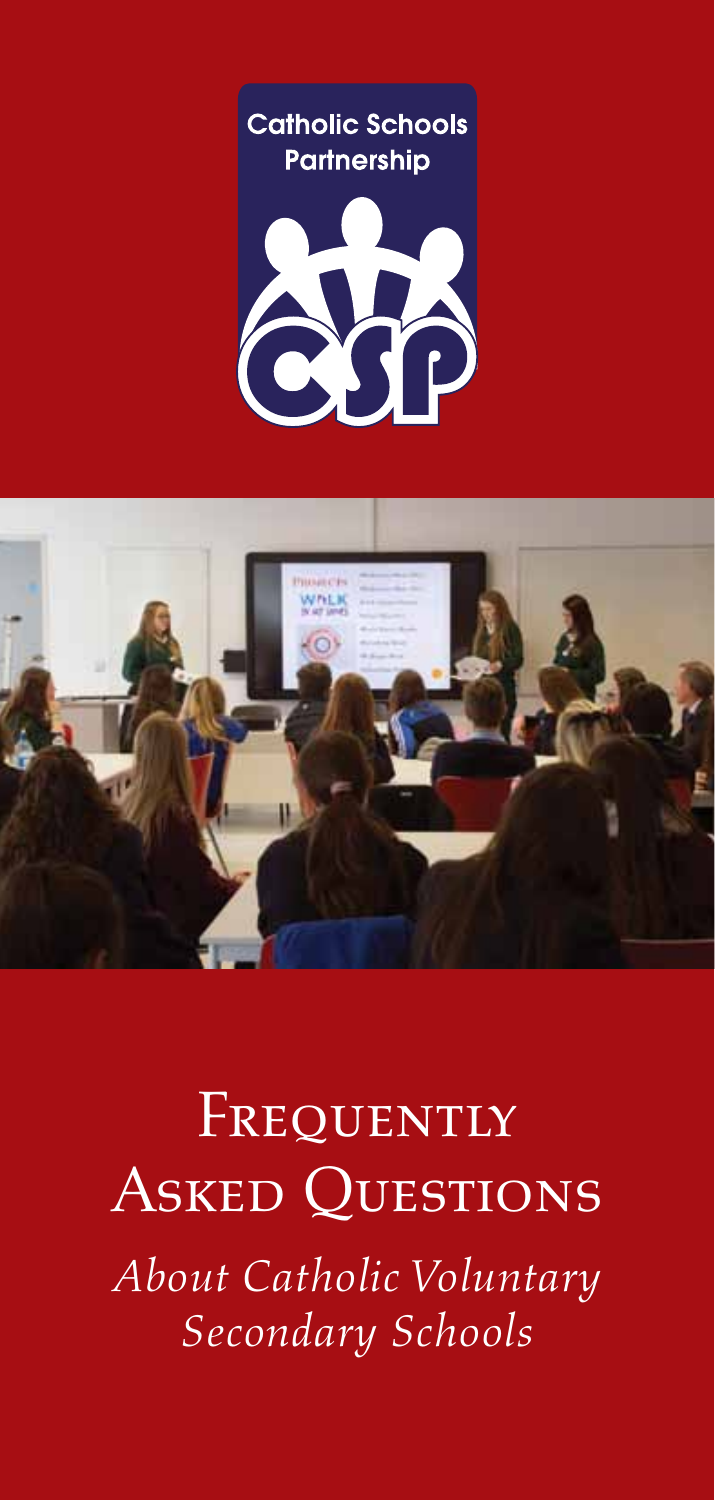

The Catholic Schools Partnership is an umbrella body that provides support for all the partners in Catholic schools. Here we answer some frequently asked questions about Catholic voluntary secondary schools.

1 *What are Catholic voluntary secondary schools?* These are secondary schools established by people with a vision of education rooted in the Catholic faith. The students, parents, staff and board of management members come from the local community.

#### 2 *What vision inspires a Catholic voluntary*<br>
Setholic voluntary cocondary orbacle *secondary school?*

Catholic voluntary secondary schools live the message of Christ in a particular time and place. This challenges them to be witnesses to the Gospel, to cherish each person as made in the image of God, to create solidarity and community, to help those in need, and to welcome the stranger. Catholic schools seek to respect both faith and reason, to continue the mission of Christ, and to provide a religious education that includes faith formation, prayer and sacramental experiences. Such schools foster in students a sense of inner freedom, a capacity for responsible relationships and a commitment to the common good.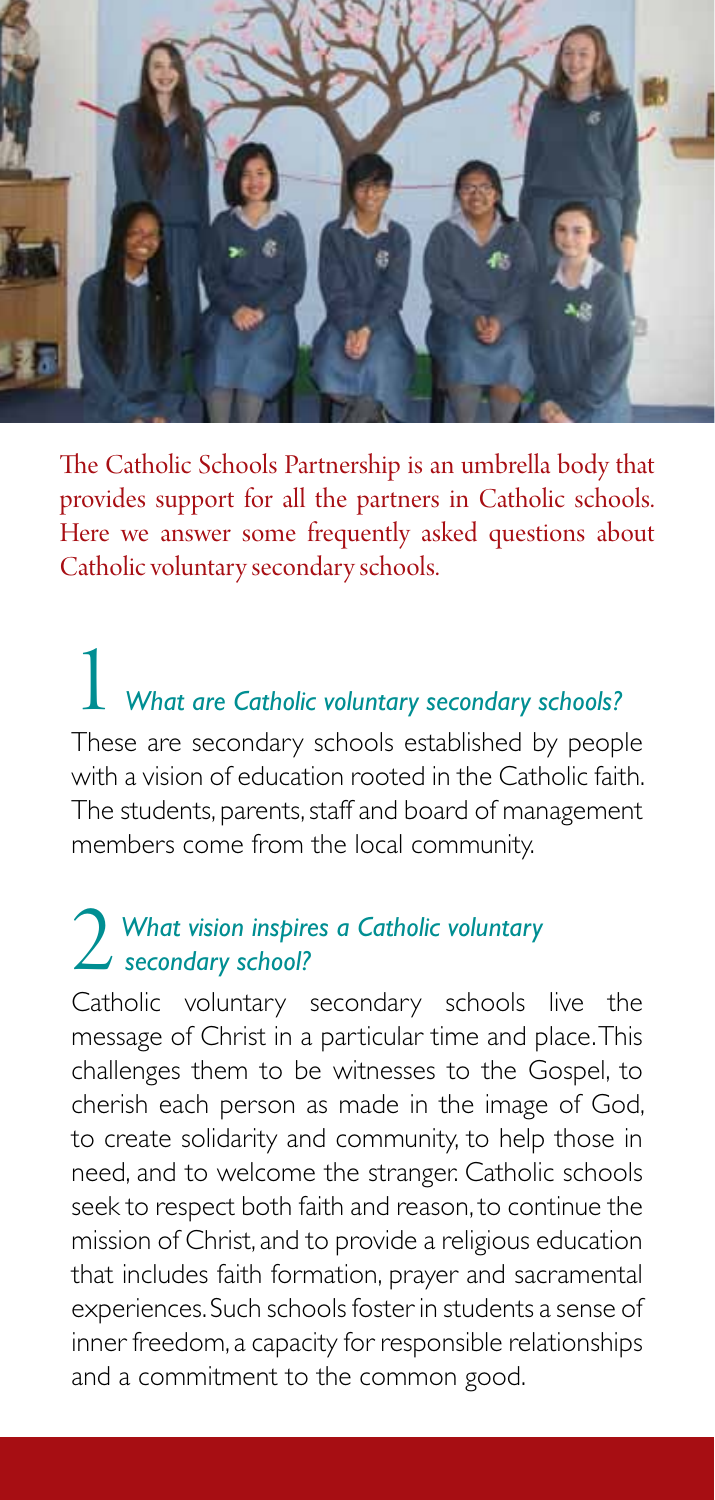

#### 3 *What does Pope Francis say about Catholic schools? schools?*

They are 'like seedbeds, places full of potential, fertile soil which we must care for, cultivate and protect'. He also says that schools not only broaden the intellectual dimension but also the human one, and that they are 'a precious means for making a contribution to the progress of the Church and of society as a whole'.

# 4 *What is the role of the school patron?*

Every school has a certain ethos or characteristic spirit that inspires all aspects of the life of the school. Those who established the schools and their successors are known as patrons. Sometimes they are referred to as trustees. Their role is to support the school in living its ethos. While staff, parents and students interact with the school community for a particular length of time, the patron ensures that the school's founding intention continues from one generation to the next. The patron is ultimately responsible for the education process, and for the fulfilment of certain legally required functions in support of the school.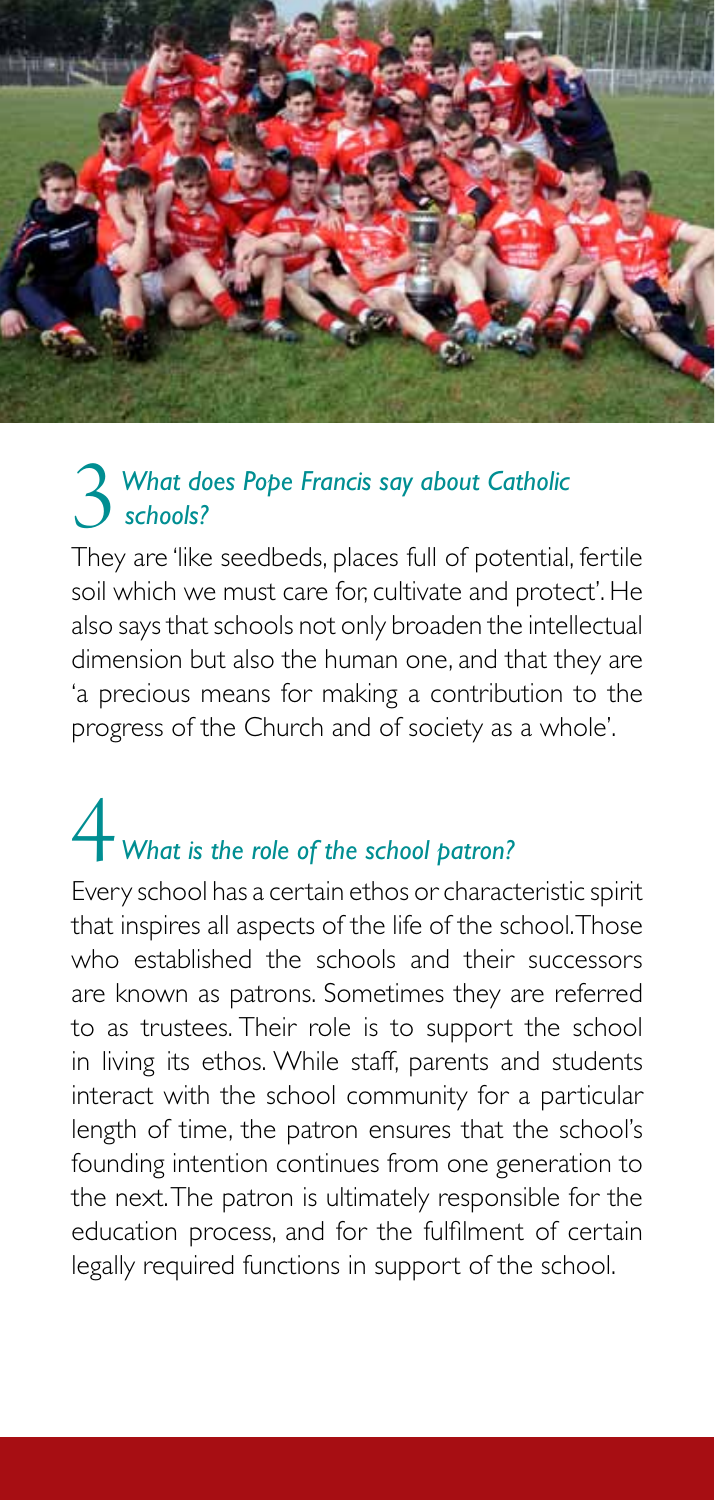#### 5 Who are the patrons of Catholic secondary<br>
schools?<br>
From the eighteenth century environg value *schools?*

From the eighteenth century onwards, voluntary secondary schools were established in many towns and cities. For the most part they were established by charismatic leaders and religious congregations as they responded to the needs of the Catholic community. Some of these religious congregations were newly founded Irish organisations, while others had long roots in Continental Europe – coming to Ireland for the first time or returning after the centuries of turmoil that followed the upheaval of the Reformation. Dioceses and lay groups also established voluntary secondary schools.

## 6 *What about the role of parents?*

Catholic voluntary secondary schools want to support parents in their task of nurturing their teenage children by preparing them to live as mature adults according to the gifts that they have been given. Many parents in Ireland and throughout the world choose to send their children to Catholic schools. The Irish Constitution acknowledges that parents and families are the primary educators and that the state should support them in providing funding for schools that accord with their vision.

# 7 *Who attends Catholic secondary schools?*

Catholic schools are welcoming communities where students from all backgrounds attend. Creating an environment of respect, support and inclusion is a priority so that all students can develop to their full potential.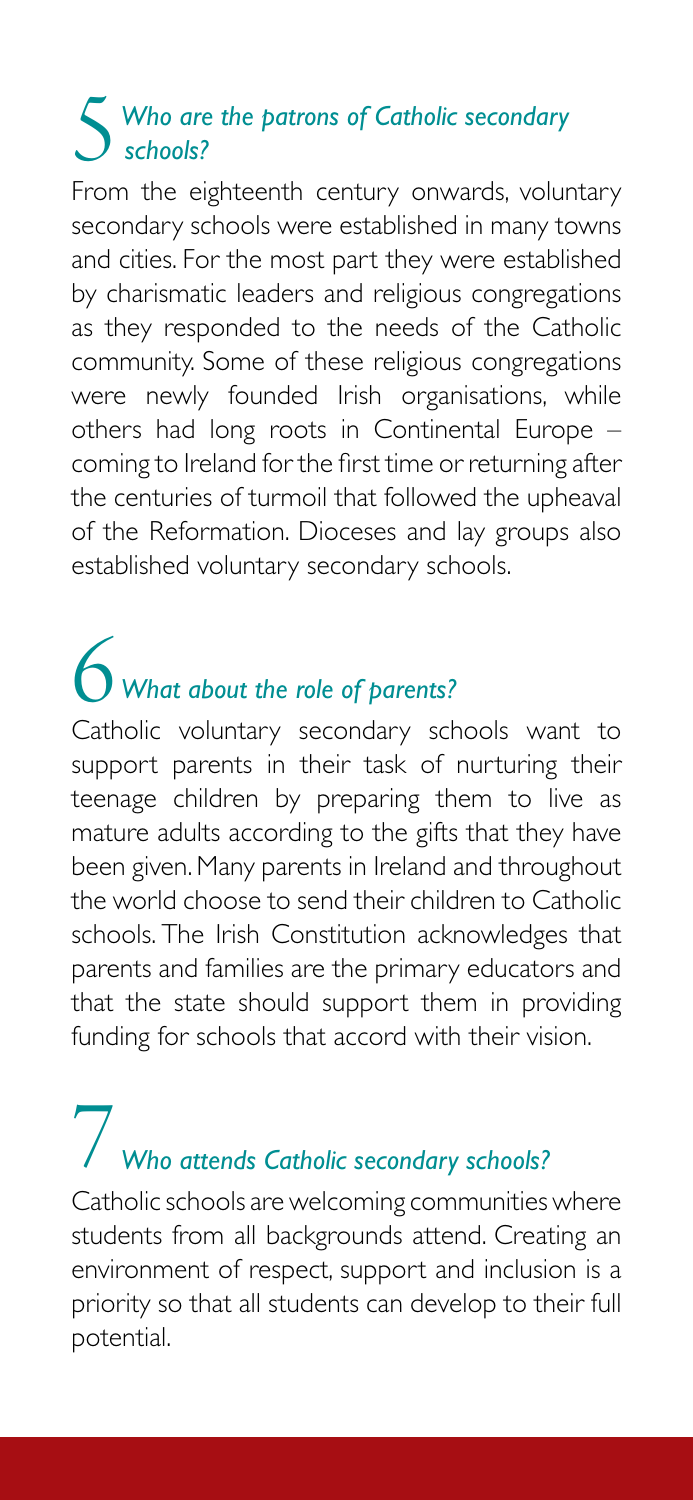

#### 8 *Are there Catholic secondary schools in other countries apart from Ireland?*

Yes, there are Catholic secondary schools in almost every country in the world. In many nations like our own they form a central part of the education system, while in almost all democratic societies they are funded by the state.

#### 9 *How will Catholic secondary schools develop in the future?*

With the declining number of religious sisters, brothers and priests there is a new era of lay leadership in Catholic education. Trustee structures are being put in place to ensure that Catholic secondary schools will continue to provide a quality education, as they have done for many generations.

10 *Where can I get further information?* Go to www.catholicschools.ie.